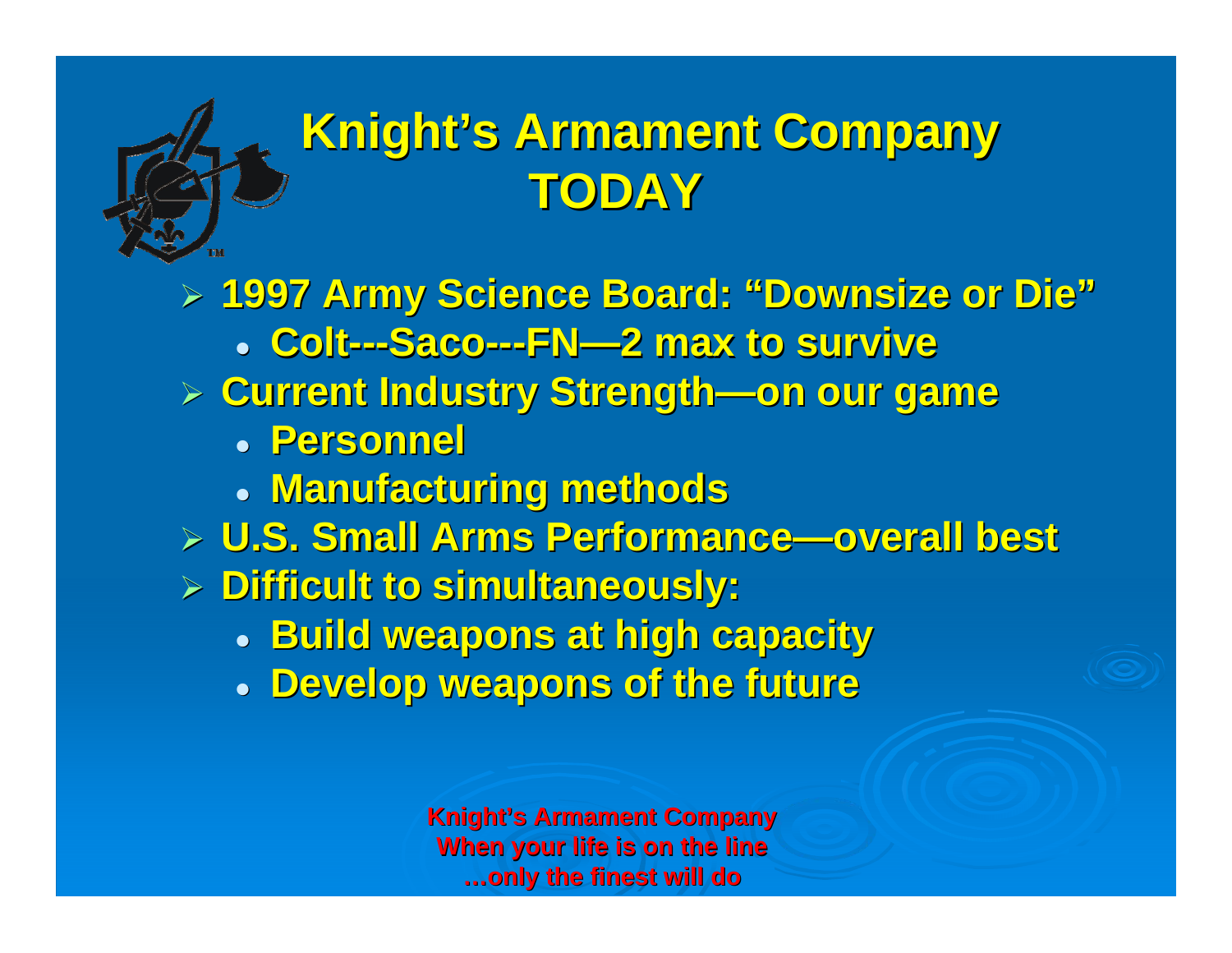### **Knight's Armament Company Knight's Armament Company VISION AHEAD VISION AHEAD**

¾ **Emphasis on Emphasis on a Better Products** z **Improved Manufacturing Methods Improved Manufacturing Methods** ¾ **Qualified Manufacturing Methods Qualified Manufacturing Methods** z **Consistency in manufacture Consistency in manufacture**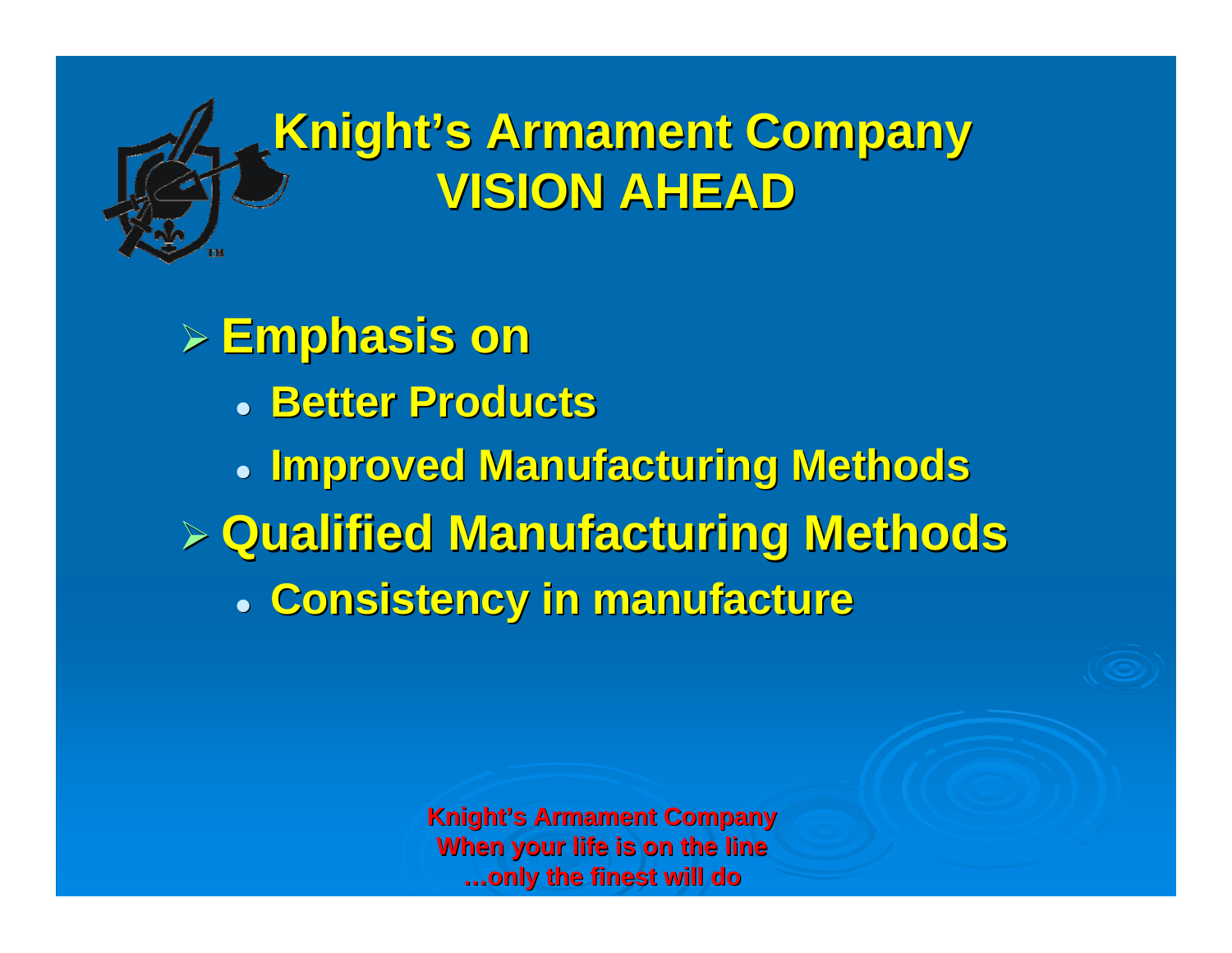#### **Knight's Armament Company Knight's Armament Company Challenges for the Future**

- ¾ **Keeping, attracting, & developing Keeping, attracting, & developing talented personnel talented personnel**
- ¾ **Specialty Metals Specialty Metals –making no sense making no sense in our global economy in our global economy**
- ¾ **Government competing with Government competing with Industry Industry**
- ¾ **Flaws in Military procurement Flaws in Military procurement**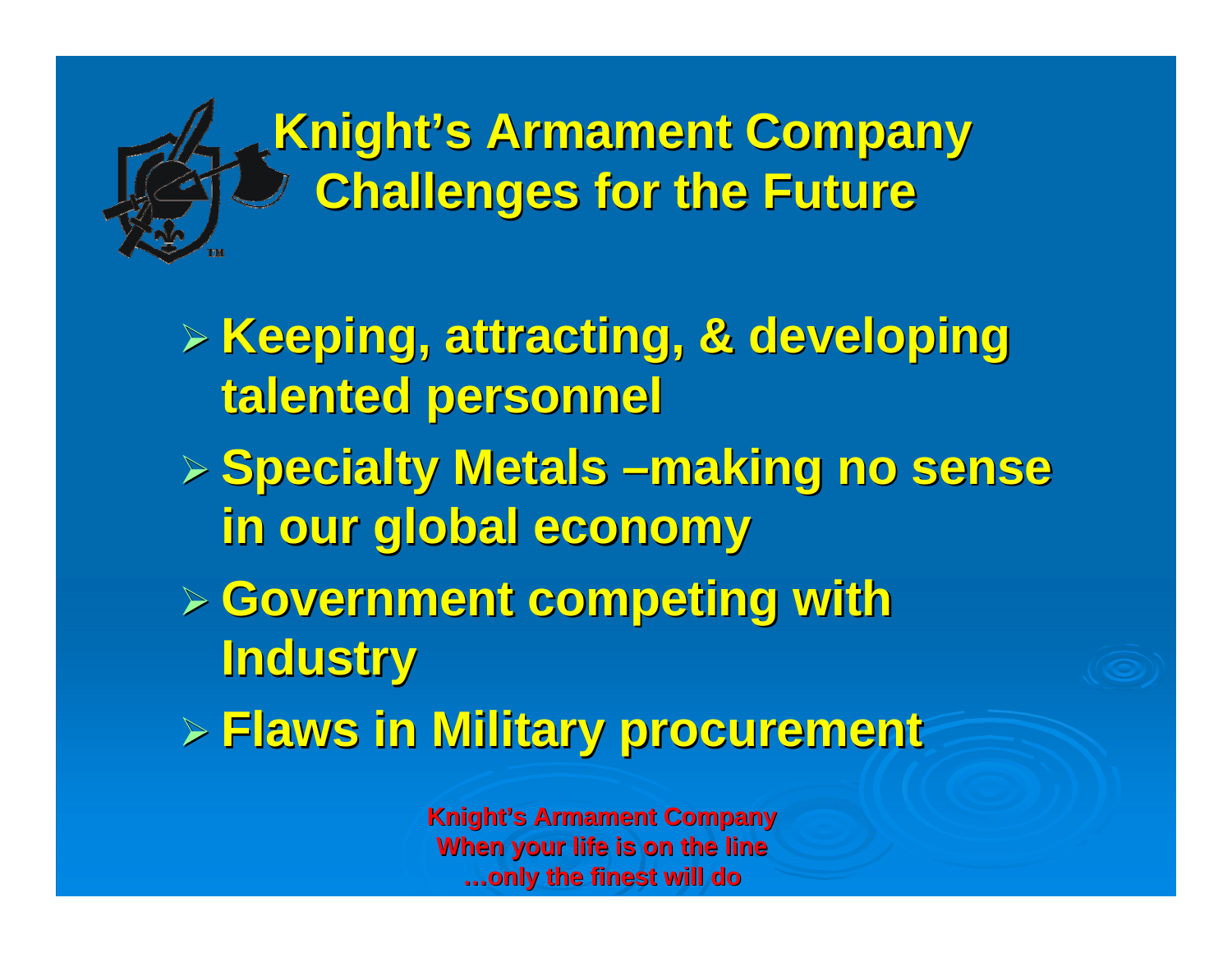

# **Knight's Armament Company Knight's Armament Company Challenges—Military Procurement**

CHE

TAXI

AB FA